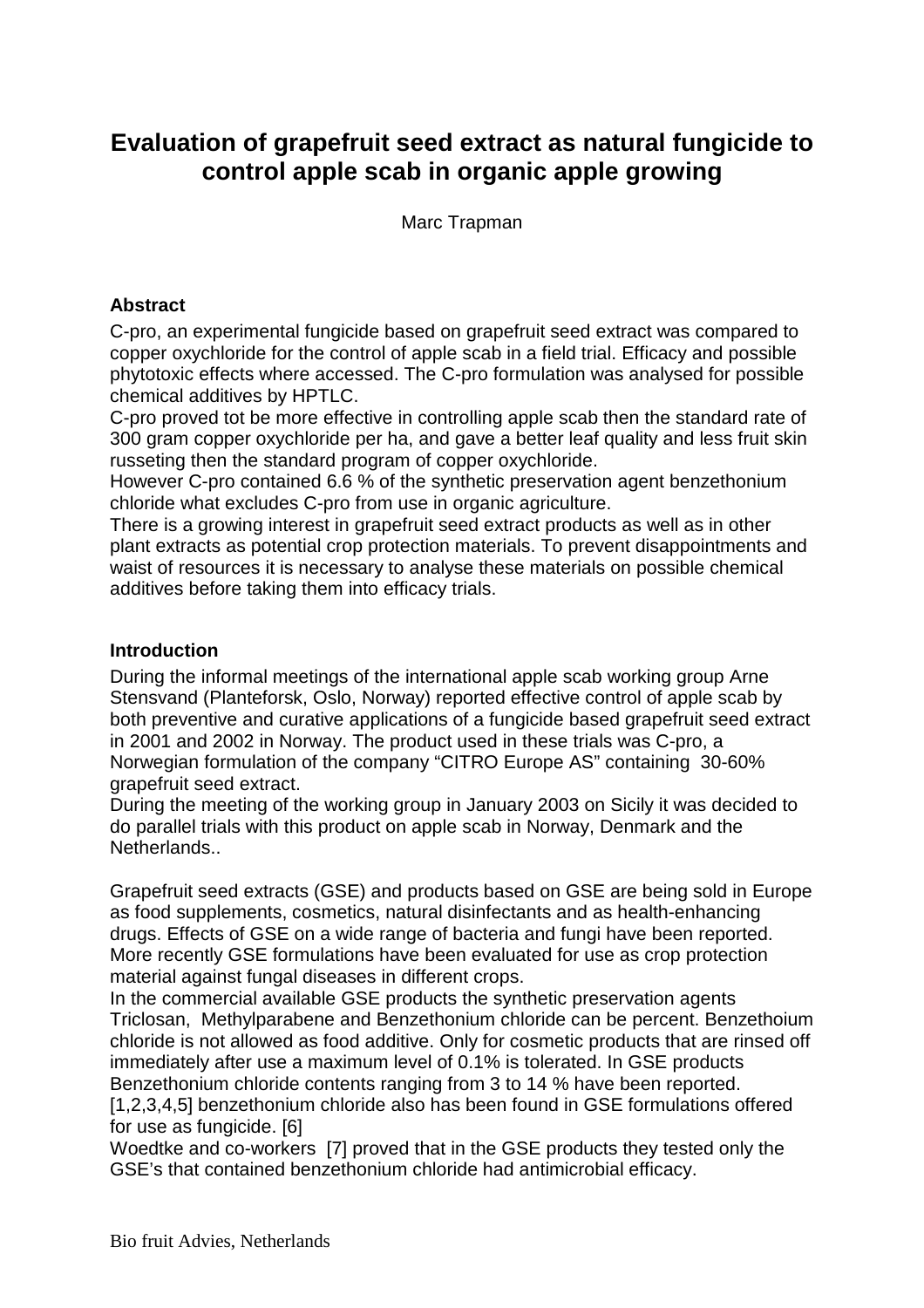CITRO Europe AS stated that their GSE product C-pro was free of benzethonium chloride.

In organic fruit growing C-pro could possibly be used as fungicide form natural origin to control apple scab provided that the product is effective and does not contain chemical additives. In this trial the efficacy of C-pro on apple scab was tested under field conditions and the product was analysed on the presence of benzethonium chloride.

### **Methods and materials**

In the 2002 Norwegian trial C-pro caused fruit skin russeting on the apple variety Gravenstein For this reason CITRO Europe provided two formulations of C-pro for the 2003 trial. One was the original product and the other a "neutralized" formulation  $(pH \sim 6)$ . As the trial was made in an organic apple orchard the proposed standard fungicide Delan (dithianon) could not be used. I stead a low rate of copper oxychloride was used as standard for scab control in organic orchards.

Table 1:

|        |  | Treatements to be compared in the scab trial |  |
|--------|--|----------------------------------------------|--|
| $\sim$ |  |                                              |  |

| Objects                      | Dose             |
|------------------------------|------------------|
| Untreated                    |                  |
| Copper oxychloride (50 % Cu) | 300 gr. /ha.     |
| C-Pro original (1358)        | 14 litre $/$ ha. |
| C-Pro neutralized (1358 B)   | 14 litre /ha.    |
|                              |                  |

The treatments where scheduled preventively, following the weather predictions and actual rainfall. Apple scab infections where calculated with the program RIMpro [8] using weather data gathered with a Metos Compact weather station (Pessl Instruments, Weiz, Austria) standing in an orchard several kilometres from the trial orchard.

The trial was made in a full grown plantation of the variety Elstar. Planting distance 1.5 \* 3.5 meter (= 1900 trees /ha.) A randomize block design in 4 replications was used with 10 trees per object and replication. The replications where ordered one behind the other in the east border row of the orchard.

Sprays where applied with a Stihl SR 400 mist blower using 665 litre of spraying liquid per hectare.

### Scab infections and treatments

The grower made two applications with copper oxychloride (50% Cu) in 300 gram /ha. prior to the start of the trial, and one treatment with copper after the end of the trial at the end of June.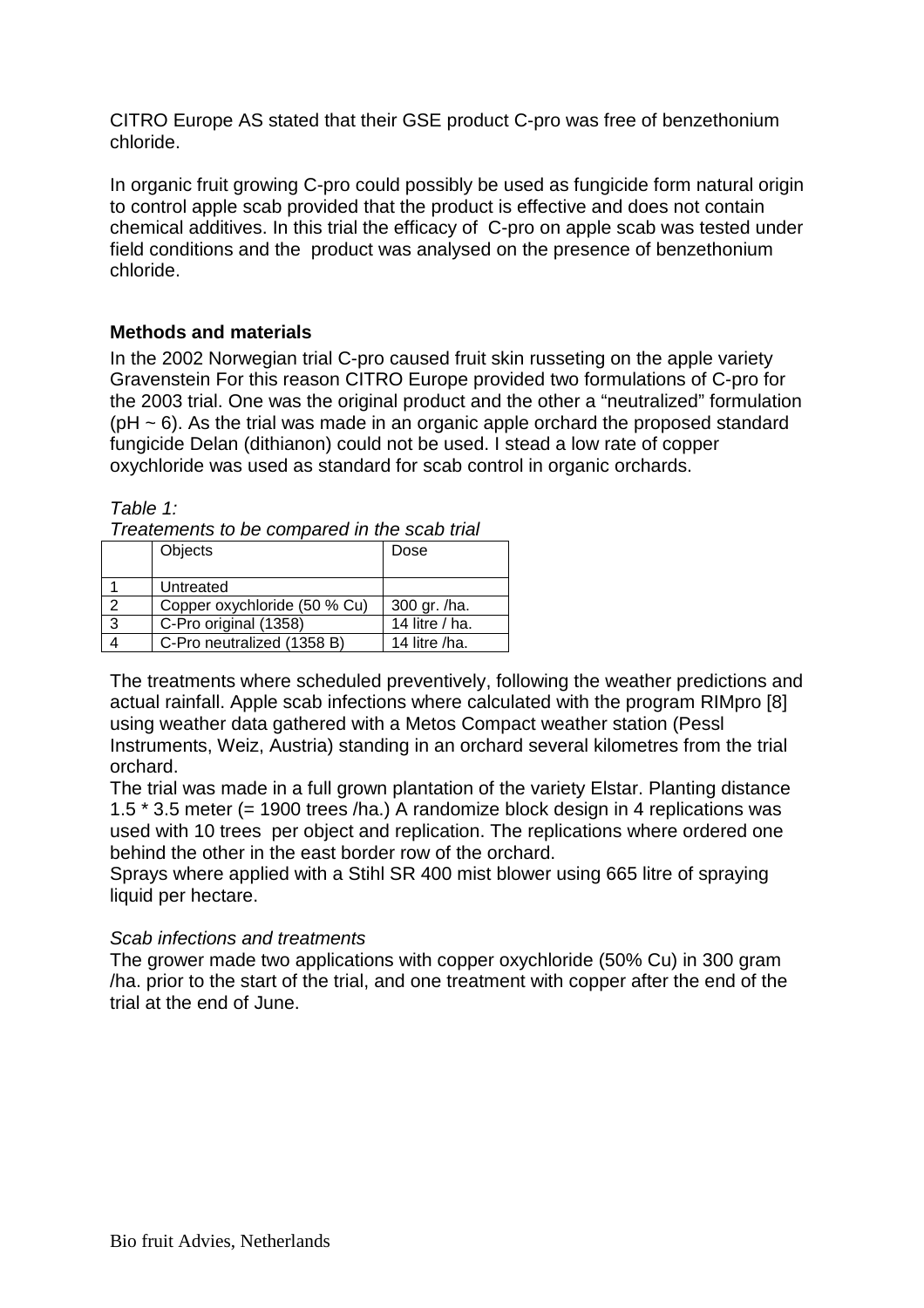| <b>Date</b>    | <b>Scab infections</b> |       | <b>Treatments</b> |                    |           |             | <b>Three phenology</b> |  |
|----------------|------------------------|-------|-------------------|--------------------|-----------|-------------|------------------------|--|
|                | Mils                   | RIM.  | Time              | $\top$             | <b>RH</b> | Wind        |                        |  |
|                | <i>infection</i>       | value |                   |                    |           |             |                        |  |
|                |                        |       |                   |                    |           |             |                        |  |
| 12 March       | $M^*$                  | 26    |                   |                    |           |             |                        |  |
| 2 April        | L                      | 13    |                   |                    |           |             |                        |  |
| 18 April       |                        |       | 8:30              | 9.9C               | 65 %      | 4 ONO       | Pink                   |  |
| 22 April       | L                      | 13    |                   |                    |           |             |                        |  |
| 25 April       |                        |       | 9:00              | 13.7 °C            | 77 %      | $\mathbf 0$ | Beginning of bloom     |  |
| 25-28 April    | $\mathsf{S}$           | 1245  |                   |                    |           |             |                        |  |
| 28 April       |                        |       | 12:30             | 16.4 °C            | 75 %      | 2 ZO        | Full bloom             |  |
| $1-3$ May      | S                      | 294   |                   |                    |           |             |                        |  |
| 6 May          | M                      | 52    | 9:00              | 10.4 °C            | 99 %      | $\mathbf 0$ | End of bloom           |  |
| 12 May         | M                      | 10    |                   |                    |           |             |                        |  |
| 13 May         |                        |       | 13:00             | 12.6 $\mathbb{C}$  | 99 %      | 2 W         |                        |  |
| 15 May         | M                      | 199   |                   |                    |           |             |                        |  |
| 19-21 May      | S                      | 139   |                   |                    |           |             |                        |  |
| 21 May         |                        |       | 20:00             | 14.0 $\mathcal{C}$ | 99 %      | $\mathbf 0$ |                        |  |
| 3 June         | M                      | 3     | 20:00             | 22.6 °C            | 75 %      | $\mathbf 0$ |                        |  |
| 8 June         | L                      |       |                   |                    |           |             |                        |  |
| 18 June        | S                      |       |                   |                    |           |             |                        |  |
| 20 June        | M                      |       |                   |                    |           |             |                        |  |
| 30 June-4 July | S                      |       |                   |                    |           |             |                        |  |

Table 2: Recorded apple scab infections and spray dates

\*) Mills infections:

 $L=$  light infection according to Mills table M= moderate infection according to Mills Table S= severe infection according to Mills Table

#### \*\*) RIM values:

< 100 low infection risk according to RIMpro 2003 100-300 medium infection risk according to RIMpro 2003 300 High infection risk according to RIMpro 2003

### Assessments on apple scab

On the 10<sup>th</sup> of June assessments where made on 40 randomly chosen shoots from the middle 8 trees of every object. Of each shoot the number of scabbed leaves was noted.

Caused by spring frost and attack by apple blossom weevil the number of fruits was limited. After harvest ( 4 September) all fruits of each object where checked for scab symptoms. Three categories where used: no scab,  $< 2.5$  cm<sup>3</sup> and  $> 2.5$  cm<sup>3</sup> scabbed surface/fruit. The percentage fruits in each category was calculated. Differences where tested for significance using ANOVA Tukey HSD test.

### Assessments on phytotoxicity

On the 14 of June a group of 12 organic fruit growers made assessments on "leaf quality". Each individual grower gave scores for the leaf quality of all objects without knowing the treatments. A rating from 1 to 10 was used. 6 meaning "sufficient", 7= "optimal"  $> 7$  to wealthy.

After harvest all fruits of each object where checked for russeting of the fruit skin. A scale from 1 to 5 was used.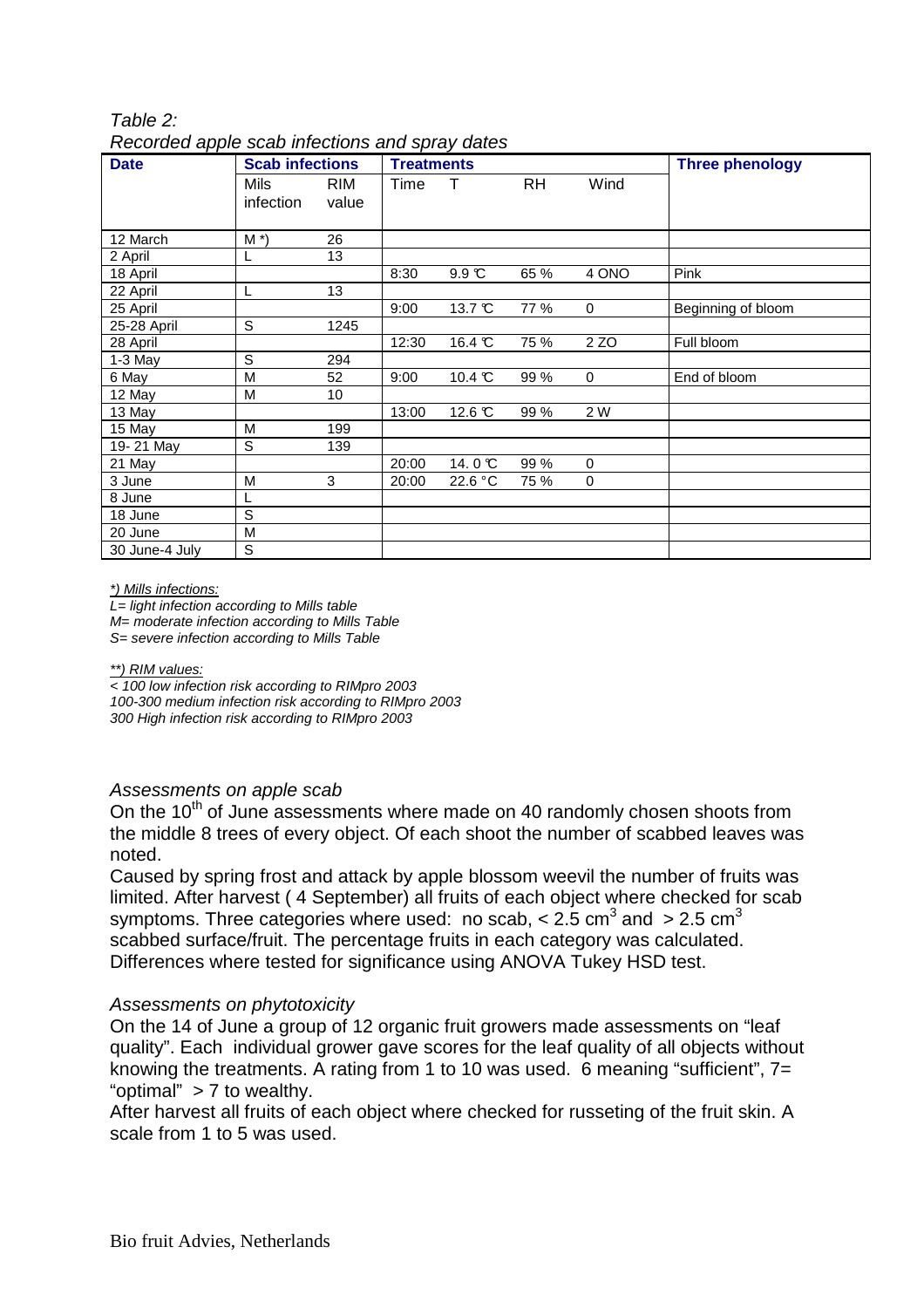- 1= no russeting of the fruit skin
- $2=$   $\leq$  10% of the fruit surface
- 3= 10-30 % of the fruit surface
- $4=$  > 30 of the fruit surface

The percentage of fruits in each category was calculated. Differences where tested for significance using ANOVA Tukey HSD test.

### Analysis on Benzethonium chloride

On October 2<sup>nd</sup> a sample of the C-pro batch 1358 that was used in the trials was analysed on Benzethonium chloride by the "Kantonales Laboraturum", Basel, Switzerland. Identification and quantification was made by HPTLC (RP2) and confirmed by HPTLC (KG60). (SOP 032)

## **Results**

### Efficacy on apple scab

C-pro provided better scab control then the standard treatments with copperoxychloride. The effectiveness of the 'original' product on fruit scab was significantly better than the 'neutralized' formulation.

### Table 3

Results of the assessments on apple scab

|                | Objects                    | Scabbed<br>leaves on 40<br>shoots<br>$10^{th}$ June | % scabbed fruits at harvest |                         |                   |
|----------------|----------------------------|-----------------------------------------------------|-----------------------------|-------------------------|-------------------|
|                |                            |                                                     | $< 2.5$ cm <sup>3</sup>     | $> 2.5$ cm <sup>3</sup> | total             |
|                | Untreated                  | 197 a                                               | 52.1                        | 26.4                    | 78.5 a            |
| 2              | Copperoxychloride 50 %     | 22 h                                                | 13.7                        | 3.5                     | 17.0 <sub>b</sub> |
| $\overline{3}$ | C-Pro original (1358)      | 13 <sub>b</sub>                                     | 4.1                         | 0.3                     | $4.5\text{ c}$    |
| $\overline{4}$ | C-Pro neutralized (1358 B) | 14 b                                                | 9.7                         | 0.7                     | 10.3 <sub>b</sub> |

Figures in the same column followed by the same character do not differ significantly form each other. (P< 0.05)

### Phytotoxicity and fruit skin quality

The C-pro treated plots had a visible better leaf quality than the copper treated and untreated plots. In the way the assessments where made and evaluated only for the neutralized C-pro objects this effect was statistically significant.

### Table 4

Results of the assessments on phytotoxicity

| Objects                    | Leaf quality on  |
|----------------------------|------------------|
|                            | $14th$ June      |
| Untreated                  | 4.8 a            |
| Copperoxychloride 50 %     | 4.9 a            |
| C-Pro original (1358)      | 5.9 ab           |
| C-Pro neutralized (1358 B) | 6.1 <sub>b</sub> |

Figures in the same column followed by the same character do not differ significantly form each other. (P< 0.05)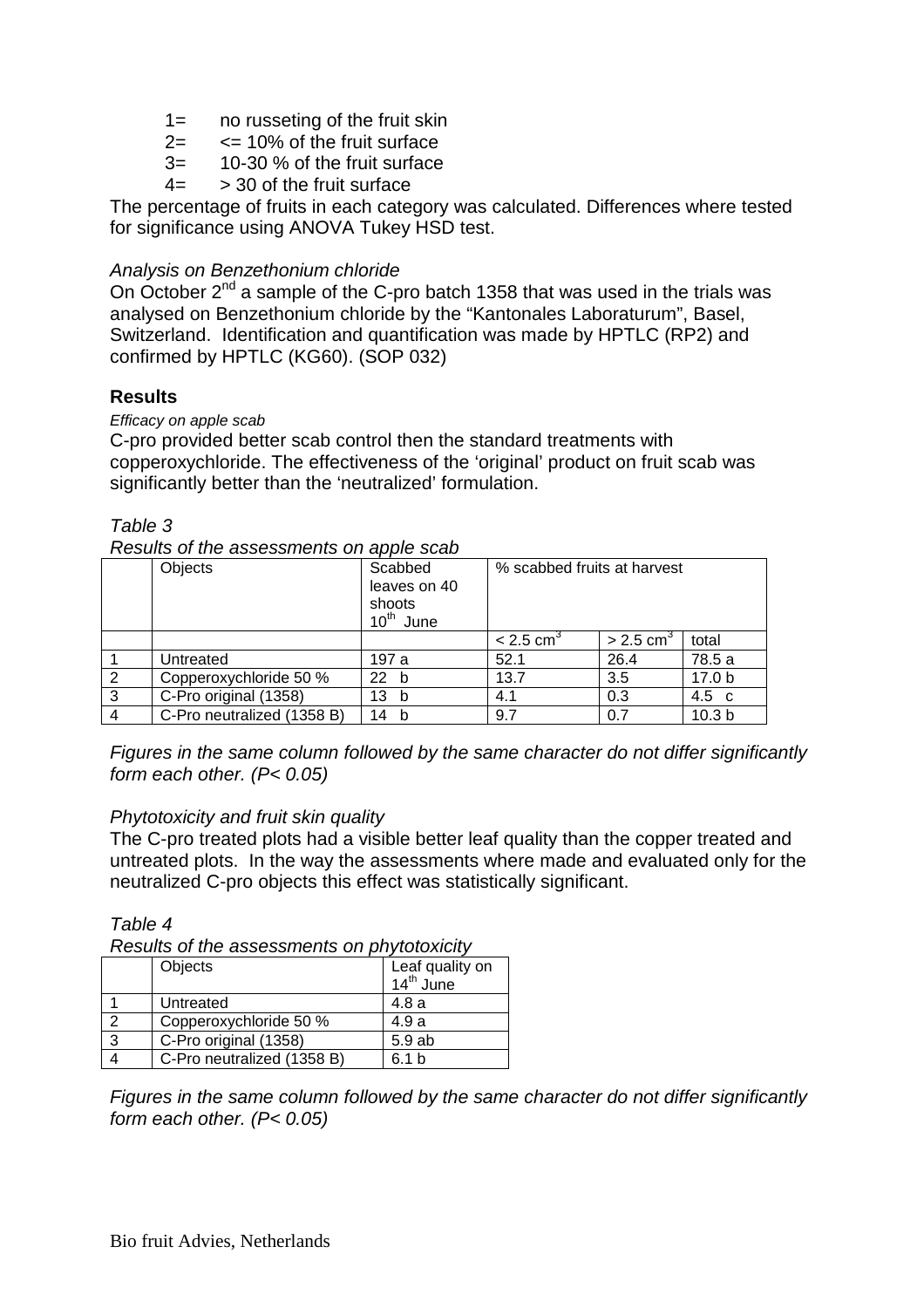All treatments increased the fruit skin russeting. The russeting caused by the copper treatments reduced the marketable crop by 27 %. For the original C-pro formulation the increase in fruit russeting was not significant.

### Table 5

| <u>NUSURS OF the assessments on mail shirt russeting</u> |                         |      |      |      |     |                   |  |  |
|----------------------------------------------------------|-------------------------|------|------|------|-----|-------------------|--|--|
|                                                          | <b>Objects</b>          |      |      | w    |     | $1+2$             |  |  |
|                                                          | Untreated               | 16.2 | 54.3 | 28.1 | 1.3 | 70.5 a            |  |  |
| -2                                                       | Copperoxychloride 50 %  | 4.3  | 39.0 | 50.7 | 5.9 | 43.3c             |  |  |
| -3                                                       | C-Pro original (1358)   | 7.2  | 54.7 | 37.1 | 0.9 | 61.9 abc          |  |  |
| $\overline{4}$                                           | C-Pro neutralized (1358 | 5.6  | 49.4 | 41.8 | 3.2 | 55.0 <sub>b</sub> |  |  |
|                                                          | B,                      |      |      |      |     |                   |  |  |

Results of the assessments on fruit skin russeting

1= no russeting of the fruit skin

2= <= 10% of the fruit surface

3= 10-30 % of the fruit surface

4= > 30 of the fruit surface

Figures in the same column followed by the same character do not differ significantly form each other. (P< 0.05)

### The presence of Benzethonium chloride.

In the C-Pro sample that was analyzed  $6.6\% + 0.6\%$  benzethonium was found.

## **Discussion and conclusion**

With 94% effectiveness on fruit scab C-Pro provided excellent scab control. The effectiveness of the 'original' product on fruit scab was significantly better than the 'neutralized' formulation and there was a tendency that the neutralized C-Pro formulation caused more fruit skin russeting than the original product. So we conclude that the neutralized formulation is no improvement to the original product.

The C-pro batch used in this trial contented 6.6 % benzethonium chloride. Form the results of this trial no conclusion can be drawn on the whether benzethonium or an other substance in C-pro was the active compound.

According to the industry the benzethonium content is a result of the synthesis that is performed on the dried and grounded grapefruit pulp and seed. During this synthesis ammonium chloride, glycerine and ascorbic acid are added. This process to prepare a antimicrobial grapefruit extract is patented by Jacob Harich. [9,10,11] Several chemists doubt whether this synthesis can take place as it is described and yield benzethonium chloride and if so how it can yield almost pure benzethonium chloride as reaction product rather then a mixture of quaternary ammonium chlorides. Also the toxicological information provided by the producers on their internet sites is found to be misleading. (5,7,12,13,14)

Whatever the reason for the presence of benzethonium in C-pro is: as product of the patented synthesis, as pollution during the extraction process or deliberately added at some point of the manufacturing process, C-pro can not be regarded as a fungicide from "natural origin". Therewith C-pro is not suitable for use in organic agriculture.

There is a growing interest in GSE products as well as other plant extracts as potential crop protection materials. To prevent disappointments and waist of